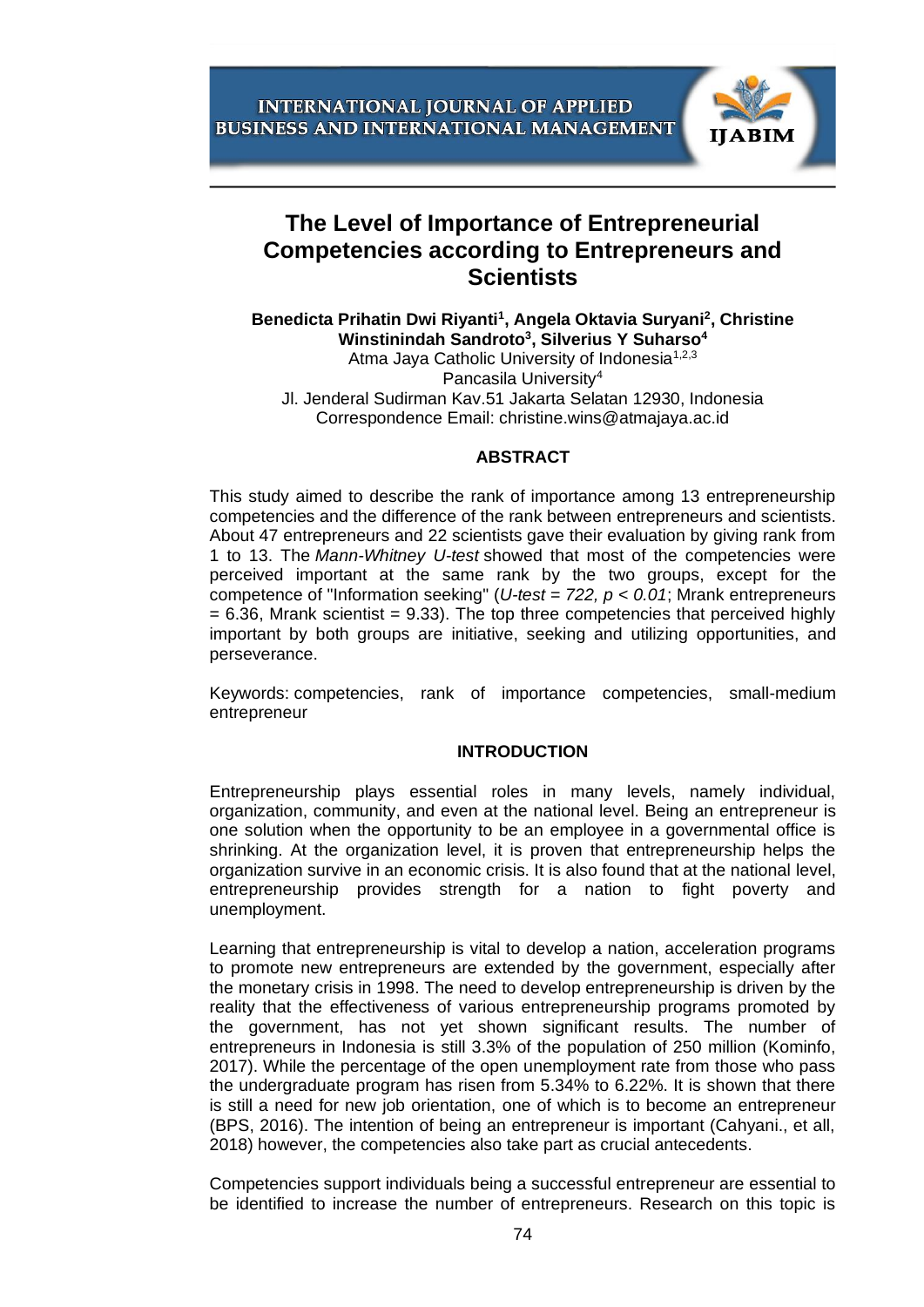

significant. Research on the importance of entrepreneurship competency has been carried out by Snell & Lau (1994). They found several crucial competencies for small businesses to grow. They are: have a clear vision and goals, can formulate effective strategies, use strategic approaches in human resource management, promote a culture of learning, maintain closeness with customers, and have an approach that focuses on quality. At the business development stages, Thompson, Stuart, and Lindsay (1997) found important competencies, namely forward-looking and strategic planning, endurance, encouragement and dedication, communication skills, initiative talent, ability to create profits, global awareness and ability to motivate others. According to Bortkeviciene and Vaitkevicius (2016), essential competencies of entrepreneurs are financial management skills, advertising skills, ability to judge people and their compatibility with the organization, sociability, ability to understand the power of external changes and customer needs, problemsolving skills and the ability to sell ideas. Other experts, Robles and Rodriquez (2015) in their exploratory study with Delphi Analysis found the relevance of competencies for the effectiveness of entrepreneurship. Of 20 competencies that were considered as antecedents of entrepreneurship effectiveness, they found 4 competencies that were highly significant, namely risk assumption, initiative, responsible, and dynamism. Competencies with moderate impact on effectiveness were troubleshooting, search and analysis of information, result orientation, change management and quality of work.

The current research was intended to identify which entrepreneurial competencies that are considered important/unimportant by entrepreneurs and scientist in entrepreneurship. The results can help the researcher and practitioner in entrepreneurship to determine and construct effective coaching programs to "produce" reliable and competent new entrepreneurs. This study implemented Spencer and Spencer's (1993) construct of entrepreneur competencies. The competencies are covering thirteen dimensions that are naturally owned by entrepreneurs. The competencies are (1) Initiatives, (2) Seeking and Utilizing Opportunities, (3) Perseverance, (4) Seeking Information, (5) Focus on High-Performance Levels, (6) Commitment to Work, (7) ) Orientation to Efficiency, (8) Systematic Planning, (9) Problem Solving, (10) Self-Confidence, (11) Persuasive Ability, (12) Strategies to Influence, and (13) Firmness.

Research questions in this study were:

- 1. What is the order of important/less critical of Spencer and Spencer's entrepreneurial competencies?
- 2. Is there a difference in the judgment of entrepreneurs and entrepreneurial scientists on the level of importance of the competencies?

Benefits of this current research were:

- 1. This research contributes to the development of entrepreneurship science discussing competencies of entrepreneurs.
- 2. This study also provides important information to the development of the curriculum design for entrepreneurship education programs and entrepreneurship development programs.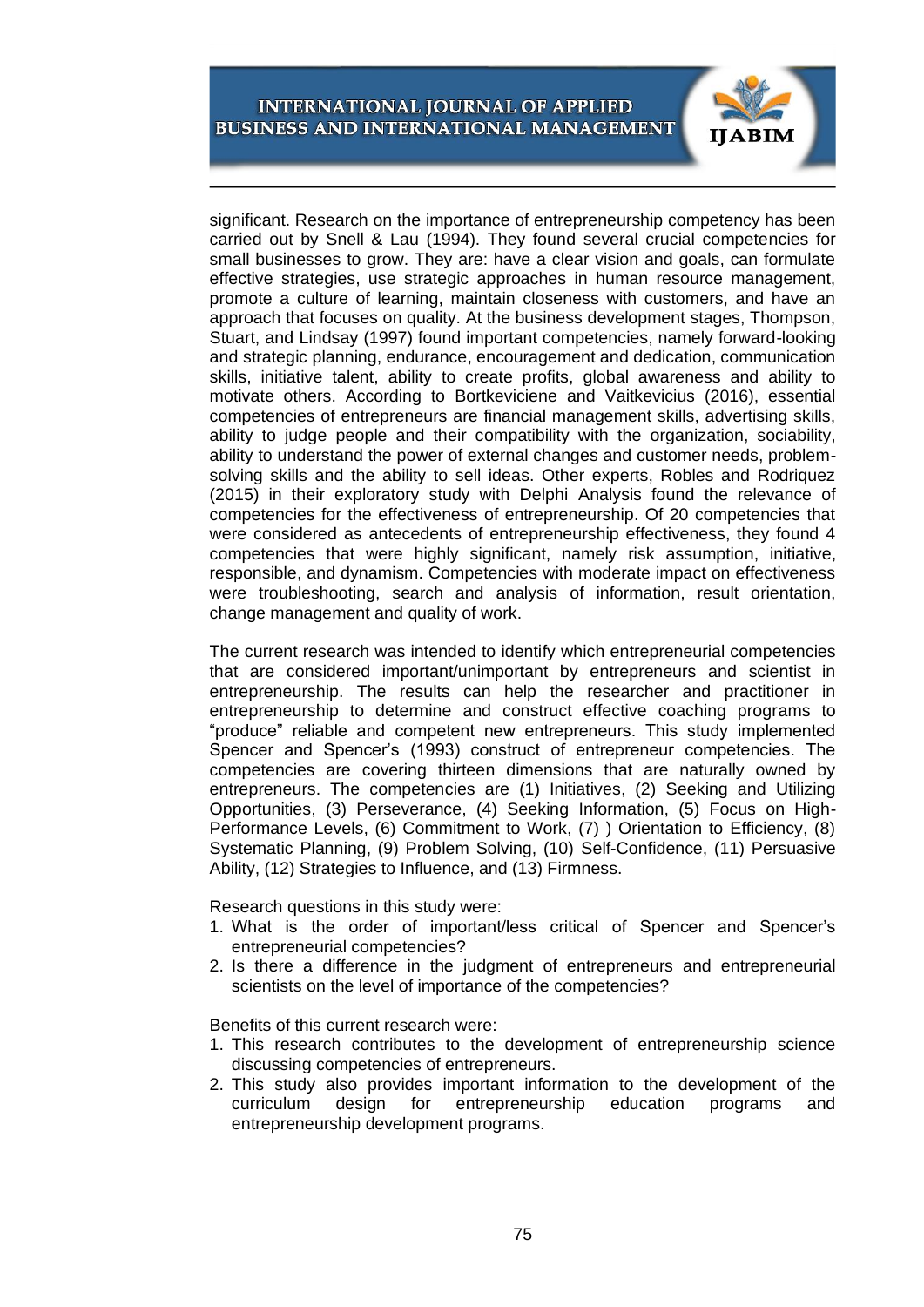

#### **Literature Review**

Competence is a common word that described the ability or capacity of someone in carrying out a particular task/activity. Rowe (in Ahmad, et.all, 2018) defines "competent" as a skill or standard of performance, in contrast to "competence," which refers to the behavior in which performance is achieved. Boyatzis (1982) and Spencer and Spencer (1993) popularizing the use of the word competence. They use the word "competence" in two senses: (1). Threshold competency as the human quality needed to do a job and (2). Differentiated competency as a fundamental characteristic of someone who makes him the best performance.

Hoffmann (in Ahmad.et.all, 2018), observed that competencies could be defined in three different ways, namely (i) observable performance (output), (ii) the standard of results, or results, of a person's performance, and (iii) the underlying attributes of a person, such as his knowledge, skills, and abilities. Rivai and Sagala (2013) described competencies as the basic characteristics of individuals related to effective performance or superior competencies that are different from other average competencies. Another expert, Lans et.all (2014), described competence as the ability to apply several knowledges, skills, and thought patterns in a particular professional context. Gangani et.all (2006) states that competence is related to success in a job, as well as in entrepreneurship. Entrepreneurial competence is defined as the basic characteristics possessed by a person, which is associated with the success of creating a new business. These characteristics include general and specific knowledge, motives, traits, self-image, social roles, and skills that may or may not be known by the person (Spencer & Spencer, 1993). Entrepreneurial competence can lead to better company performance and growth and also economic development (Mitchelmore & Rowley, 2013). Churchill and Lewis (in Mamun et.all, 2016) stated that entrepreneurial competence has the potential to drive business growth.

## **Type of Entrepreneurial Competencies**

Colombo and Grilli (in Wenhall, 2013) explained that entrepreneurial competencies are competencies that are never single. They are a combination of several knowledges, skills, and attitudes that are needed for individuals to develop, manage, and handle their risks. Muzychenko and Saee (in Ahmad, et.all, 2018) distinguished aspects of innate competencies and acquired/learned competencies. Innate competencies (internal elements) are competencies that involve traits, attitudes, self-image and social roles and are referred to as "internalized" elements. Internalized competencies usually are owned by those who own businesses and actively managing it. Acquired/trained competencies (external elements) are competencies acquired in the workplace or through theoretical or practical learning (e.g., skills, knowledge, and experience). The internalized aspects of competence are relatively difficult to change, whereas learned competencies may be increased/decreased through appropriate training or education. The external competencies should be practiced continuously to make them useful.

Shermon (2004), differentiates competencies into two types, namely hard (technical) skills, and soft skills. Hard competencies are competencies to jobspecific abilities. This competency is needed for work related to the world of the technology industry, and areas that are concerned with personal knowledge and skills. The non-technical competencies (soft skills) are related to the sociological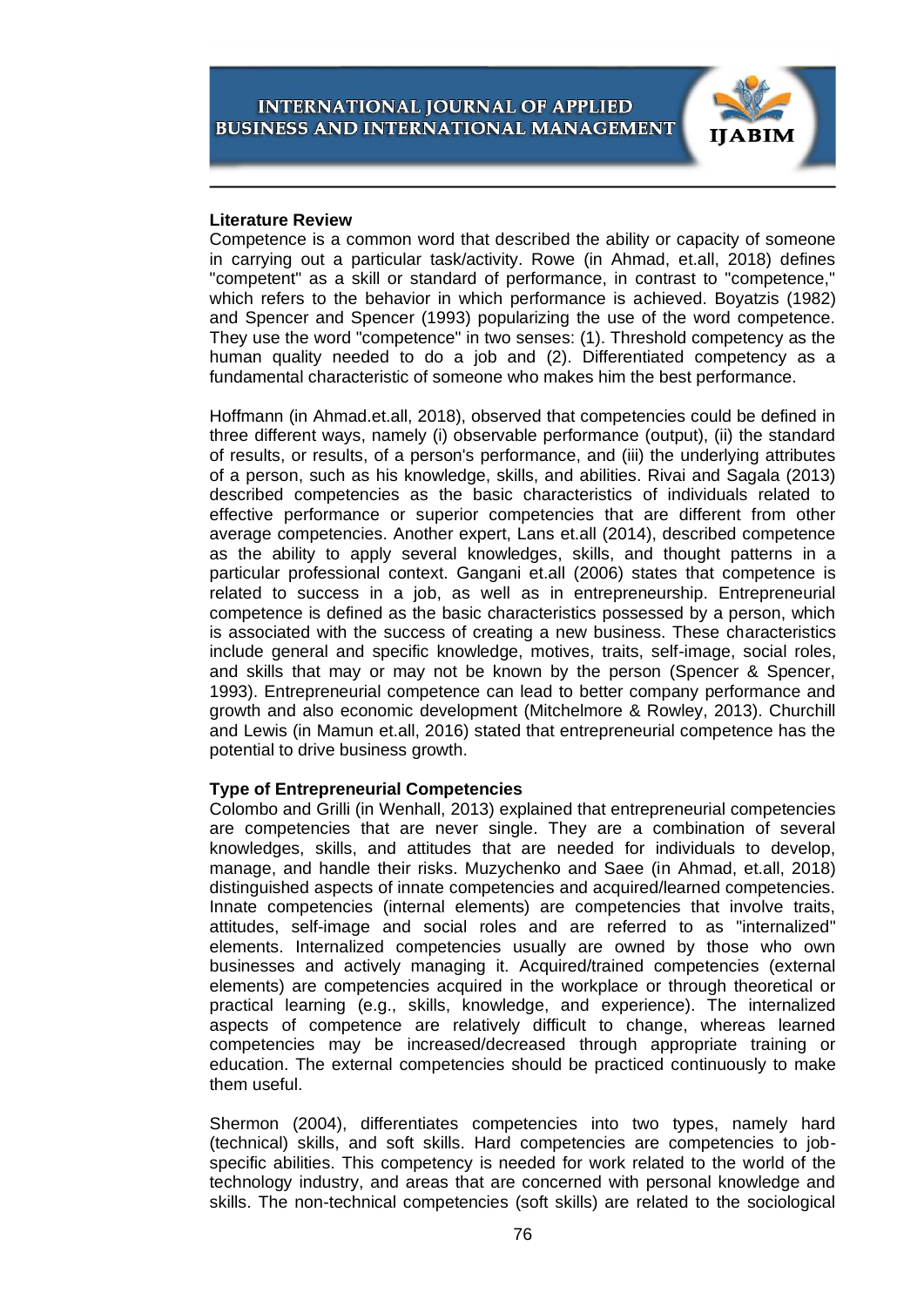

term. It refers to the cluster of personality traits, social graces, facilities with language, personal habits, friendliness, and optimism that can group people based on their degrees. This competence is more concerned with abilities and personal attributes and needed for work that is concerned with the ability of individuals in dealing with others.

Many studies on competencies are usually emphasizing types of entrepreneurial competencies. For example, Mitchelmore and Rowley (2010) explained the existence of five entrepreneurial competencies, while Man and Lau (2001) divided competencies into six competencies that represent six fields of entrepreneurial behaviors. Spencer and Spencer (1993) showed thirteen main dimensions in entrepreneurship. Chou, Shen, Hsiao & Chen (2010) develop ten competencies in business students. The entrepreneurial competency model designed by the Entrepreneurship Education Consortium (Wenhall, 2013) stated there are six types of personal competencies of effective entrepreneurs, namely interpersonal skills, strong initiative, ambition, adaptability & flexibility, willingness to take risk and willingness to learn. Brinckmann (in Wickramarante, Kiminamil & Yagi, 2014) explains six entrepreneurial competencies, namely analytical planning competencies, innovative competencies, implementation competencies, leadership competencies, teamwork competencies, and network competencies. Callisten (2015) explains six soft skills, namely public speaking, time management, relationship building, leadership, negotiation, and empathy. Riyanti & Suwartono (2018) explained three entrepreneur competencies, namely business management competency, strategic thinking skills in managing a business, and the ability to see the opportunities.

Numbers of studies have explained the competencies that are important for the entrepreneur's success. Caliendo and Kritikos (2008) and Sanches (2011) explained that from various studies on the rank of competencies, it is important to identify the competencies that are sustained in the high rank, therefore we can develop programs to improve those competencies. However, various studies show different results (look, Thompson, Stuart, and Lindsay, 1997; Robles & Rodriquez, 2015); Bortkeviciene and Vaitkevicius, 2016)). It is possible because the construct has a different definition and meaning. Values, beliefs, and culture also influence different results.

Considering previous studies described above, the current research is intended to identify the level of the rank of entrepreneurship competencies by using Spencer and Spencer's concept of entrepreneurial competencies. In this study, we test the rank of the thirteen competencies based on the level of important rated by entrepreneurs and scientists in entrepreneurship. The result of this study may help the entrepreneur to understand his/her environment and context, subsequently, he/she can be proactive and diminish the impact of a negative business environment.

#### **RESEARCH METHOD**

The study involved 47 entrepreneurs from the small-medium business sector and 22 entrepreneurial scientists. They were recruited by convenience sampling method. The participants were invited by the researcher to attend a workshop held by the researcher and expert partners in SME. The workshop was discussing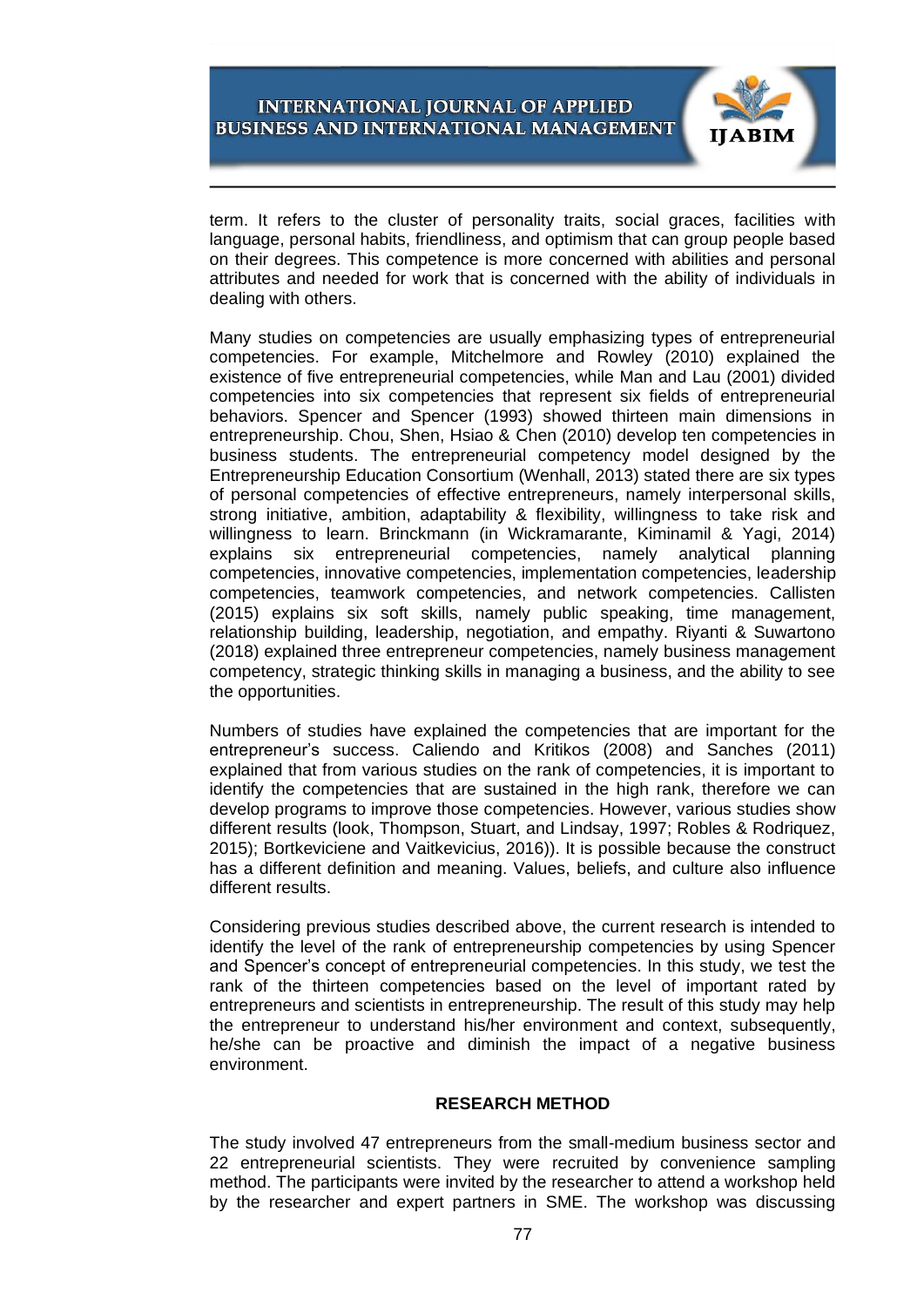

human resources management in SME. The workshop was considered as appreciation and reward for their participation.

In the filling of the questionnaires, the participants were asked to evaluate the quality of items of the entrepreneurial competencies scale. The scale was newly constructed by the researcher. It was build based on the situational judgment test approach. Previously, researchers interviewed some entrepreneurs about definitions and sample of behaviors explaining the definition. Of these responses, the researcher defined each dimension. For each dimension, there were 5 to 7 items written in a model of cases (problems) and 4 alternatives solutions. The participants were introduced to the definitions of each competency and then evaluated whether the items were inherent and relevant with the definitions on a scale of 1 (irrelevant) to 6 (highly relevant). After that, they were asked to indicate the score of each solution, whether they were effective (score 4) or non-effective solutions (Score 1). At the end of the evaluation, they were asked to rank the thirteen competencies for entrepreneurs to be a success. Each participant reported the rank from 1 to 13. The data from the last evaluation was used for this research.

This research analyzed the rank scores identified by participants. Because the level of measurements of the data were rank scores and the number of participants was relatively small, we implemented two groups comparisons of mean rank U-test. The analysis was using SPSS 21.

## **RESULTS AND DISCUSSION**

## **Results**

The data were analyzed by the implemented Mann-Whitney U test to compare the rank reported by entrepreneurs and scientists. The *U-test* showed that most of the competencies were perceived important at the same rank by the two groups, except for the competence of "Information seeking" (*U-test* = 722,50, *p* < 0.01; Mrank entrepreneurs =  $6.36$ , Mrank scientists =  $9.33$ ).

| No.                      | Competencies                | Mean Rank<br>entrepreneurs | Mean<br>Rank<br>Scientist | U-<br>values | p-<br>values | Rank<br>Entrepreneurs | Rank<br><b>Scientist</b> |  |  |  |
|--------------------------|-----------------------------|----------------------------|---------------------------|--------------|--------------|-----------------------|--------------------------|--|--|--|
| 1.                       | Initiative                  | 3.81                       | 3.62                      | 461.00       | 0.66         | 1                     | 1                        |  |  |  |
| 2.                       | Seeking<br>and<br>Utilizing |                            |                           |              |              |                       |                          |  |  |  |
|                          | Opportunities               | 4.00                       | 4.57                      | 513.50       | 0.79         | 3                     | $\overline{2}$           |  |  |  |
| 3.                       | Perseverance                | 4.45                       | 3.29                      | 358.00       | 0.07         | $\overline{2}$        | 3                        |  |  |  |
| 4.                       | Seeking                     |                            |                           |              |              |                       |                          |  |  |  |
|                          | information                 | 6.36                       | 9.33                      | 722.50       | $0.00**$     | 12                    | 5                        |  |  |  |
| 5.                       | Focus<br>on<br>High-        |                            |                           |              |              |                       |                          |  |  |  |
|                          | Performance                 |                            |                           |              |              |                       |                          |  |  |  |
|                          | Levels                      | 7.57                       | 7.76                      | 493.00       | 1.00         | 7                     | 8                        |  |  |  |
| 6.                       | Commitment                  |                            |                           |              |              |                       |                          |  |  |  |
|                          | to Work                     | 8.30                       | 8.90                      | 551.50       | 0.44         | 10.5                  | 10                       |  |  |  |
| 7.                       | Orientation<br>to           |                            |                           |              |              |                       |                          |  |  |  |
|                          | Efficiency                  | 7.91                       | 8.62                      | 542.00       | 0.52         | 9                     | 9                        |  |  |  |
| 8.                       | Systematic                  | 7.36                       | 6.19                      | 394.50       | 0.19         | 5                     | 7                        |  |  |  |
| $\overline{\phantom{a}}$ |                             |                            |                           |              |              |                       |                          |  |  |  |

**Table 1: List of Competencies Rank by Entrepreneurs and Entrepreneurial Scientist**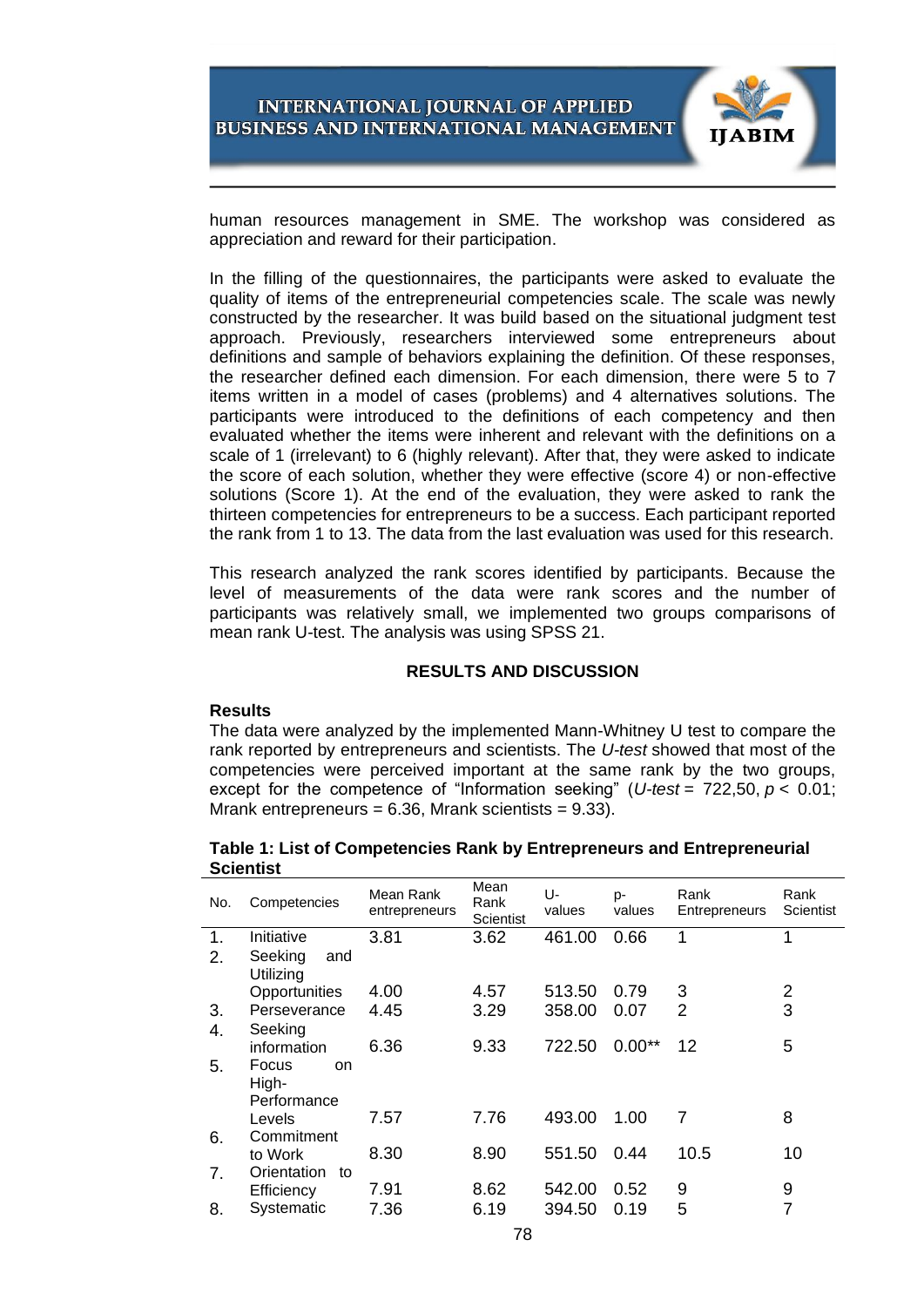|     | Planning                       |    |      |       |        |      |    |      |    |  |
|-----|--------------------------------|----|------|-------|--------|------|----|------|----|--|
| 9.  | Problem                        |    |      |       |        |      |    |      |    |  |
| 10. | Solving<br>Self-               |    | 7.26 | 6.67  | 424.00 | 0.35 | 6  |      | 6  |  |
| 11. | Confidence<br>Persuasive       |    | 5.30 | 4.90  | 476.00 | 0.81 | 4  |      | 4  |  |
|     | ability                        |    | 9.02 | 8.14  | 414.00 | 0.29 | 8  |      | 11 |  |
| 12. | <b>Strategies</b><br>Influence | to | 9.28 | 8.90  | 464.50 | 0.70 |    | 10.5 | 12 |  |
| 13. | <b>Firmness</b>                |    | 9.91 | 10.00 | 476.00 | 0.81 | 13 |      | 13 |  |

\*\* significantly difference

Table 1 described the list of the rank of the entrepreneurial competencies. Most of the competencies were relatively in the same position for entrepreneurs and scientists' groups. In the top three, we can find the competencies of initiative (Mrank = 1), seeking and utilizing opportunity (M-rank = 2.5), and perseverance (Mrank  $= 2.5$ ). At the bottom of three, the competencies are firmness (M-rank  $= 13$ ), strategies to influence ( $M = 11.25$ ), and persuasive (M-rank = 9.5).

## **Discussion**

The results showed that from 13 competencies, at the top rank is initiative. The initiative is described as the ability and power to act or take charge before others do. It is also portraying a readiness to act independently. This competency empowered an entrepreneur to take action when seeing problems, potencies, opportunity, or even something uncommon around him/her. Through this competency, the business will always on the move and transform. This competency is considered a fundamental element of being an entrepreneur.

The second and the third competency that is evaluated highly by all participants are seeking and utilizing opportunity and perseverance. The second competency is very close to the first rank. Entrepreneurs should be sensitive and alert to opportunities. They have to "move" continuously to see chances to improve the business and themselves. The third competency, namely perseverance, is characterized by personal strength foundations such as diligent, determination, endure, quickly recover from disappointment, and have a "never-give-up" spirit. These characteristics are important for entrepreneurs to achieve success.

The bottom rank of the list is firmness. The firmness is seen as not suitable for entrepreneurs since this competency is contradicting with the culture of Indonesian society, namely harmony. Firmness is considered to put the conflict at the front, that would create an embarrassment in social context to the people involved in the conflict. Harmony is highly valued and maintained by society. The next two competencies that are less appreciated as important competencies are strategies to influence and persuasive ability. These competencies are less respected probably because influencing others is still regard as an adverse action, namely forcing their own will to others.

The top three competencies found in this study overlap with competencies found in Robles and Rodriquez (2015). These experts found that the importance of competencies for entrepreneurs is risk assumption, initiative, responsible and dynamism. Those important competencies also overlap with a cluster of achievement competencies introduced by Arafeh (2016). In the model of competencies, Arafeh (2016) found three clusters that must be attained by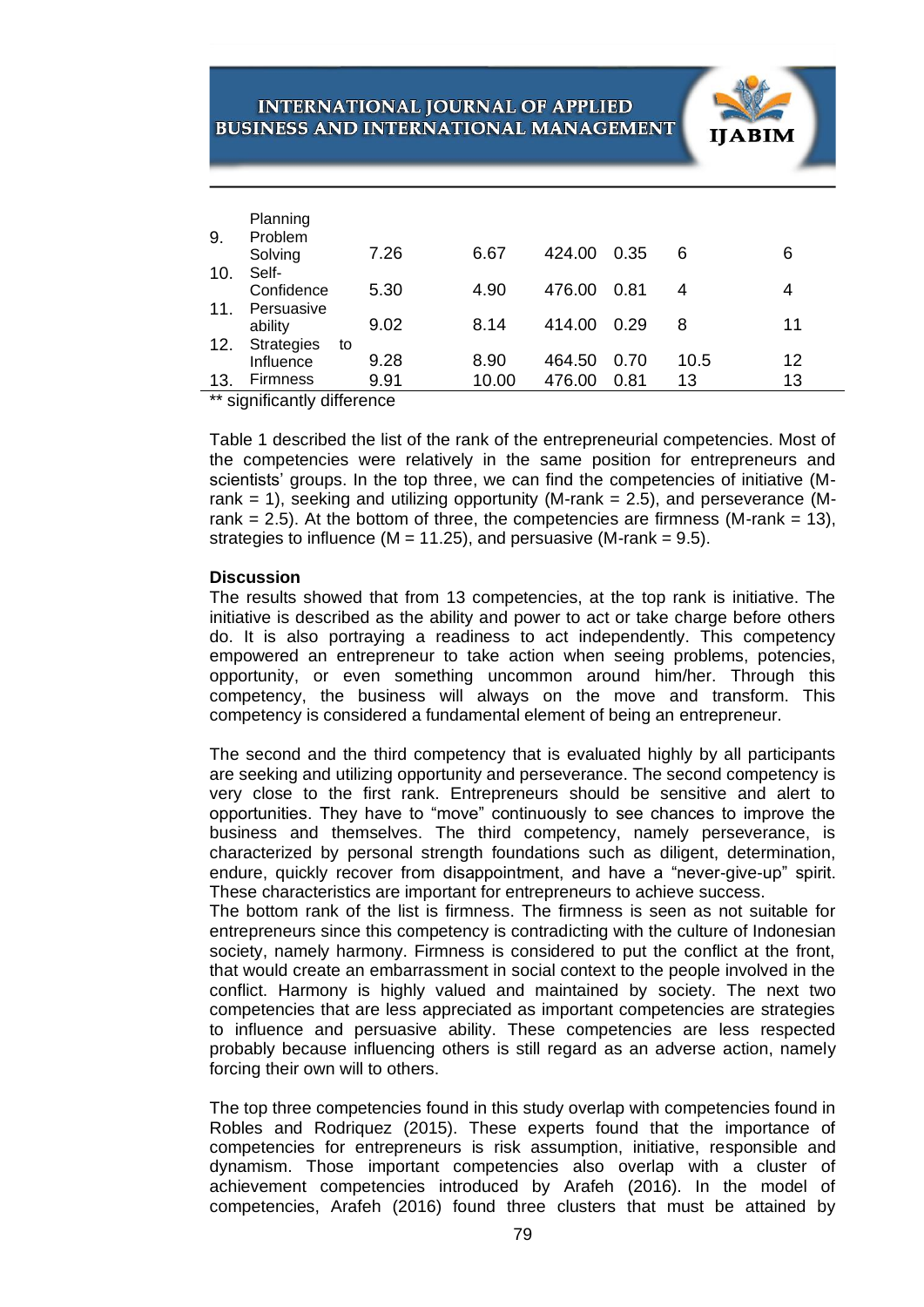

entrepreneurs, namely achievement, planning dan power. The cluster of achievement consists of opportunity-seeking and initiative, persistence, fulfilling commitment, demand for quality and efficiency, taking a calculated risk. The cluster of planning involved goal-seeking skills, information seeking, systematic planning, and monitoring skills. In the cluster of power, the competencies include independence and self-confidence, persuasion and networking. These results showed that the top three competencies can be useful for the entrepreneurship program. One alternative to implement the program is by including them in the curriculum of entrepreneurship education/school. However, more analysis is still needed to have more comprehension explanation on each competency, especially the implementation of these competencies and their relevance to the Indonesian culture.

## **CONCLUSIONS**

The top three competencies that perceived highly important by entrepreneurs and scientist are initiative, seeking and utilizing opportunities, and perseverance. Most of the competencies were perceived important at the same rank by the two groups, except for the competence of "Information seeking"

## **REFERENCES**

- Ahmad, N.H., Suseno, Y., Seet, P-S., Susomrith, P., & Rashid, Z. (2018). Entrepreneurial Competencies and Firm Performance in Emerging Economies: A Study of Woman Entrepreneur in Malaysia. *Research Gate*.Chapter. January. DOI: 10.1007/978-3-319-59282-4 2
- Arafeh, L. (2016). an Entrepreneurial Key Competencies Model. *Journal of Innovation and Entrepreneurship, 5*(26), 1-26
- Bortkeviciene, V., & Vaitkevicius, R. (2016). The Development of Adults' Entrepreneurial Competence for their Successful Career. *International Journal of Learning and Intellectual Capital*. 12(2/3), 238.
- Boyatzis, R.E. (1982).The Competent Manager: a Model for Effective Performance. New York: John Wiley & Sons.

BPS. 2016. Data Sensus Ekonomi. [www.bps.go.id](http://www.bps.go.id/)

- Cahyani, R. R., Riani, A. L., Kurniadi, E., & Paningrum, D. (2018). Family Background, Entrepreneurship Education, and Creativity in Supporting Entrepreneurship Intention. *Asia Pacific Journal of Management and Education*, 1(1), 1-12.
- Caliendo, M & Kritikos, A. S., (2008). Is Entrepreneurial Success Predictable? An Ex-Ante Analysis of the Character-Based Approach. Kyklos, Vol. 61, Issue 2, pp. 189-214, May 2008. Available at SSRN: <https://ssrn.com/abstract=1121094> or [http://dx.doi.org/10.1111/j.146](https://dx.doi.org/10.1111/j.1467-6435.2008.00398.x) [7-6435.2008.00398.x](https://dx.doi.org/10.1111/j.1467-6435.2008.00398.x)
- Callisen, L. (2015). Six Softskill for entrepreneur: A guide to success. [www.startupnation.com/articles/6-soft-skill-entrepreneur-guide-success/oct](http://www.startupnation.com/articles/6-soft-skill-entrepreneur-guide-success/oct%2012)  [12.](http://www.startupnation.com/articles/6-soft-skill-entrepreneur-guide-success/oct%2012)
- Chou, C. M., Shen, C. H., Hsiao, H. C., & Chen, S. C. (2010). A study on constructing

entrepreneurial competence indicators for business department students of vocational and technical colleges in Taiwan. *World Transactions on Engineering and Technology Education, 8*(3), 316-320.